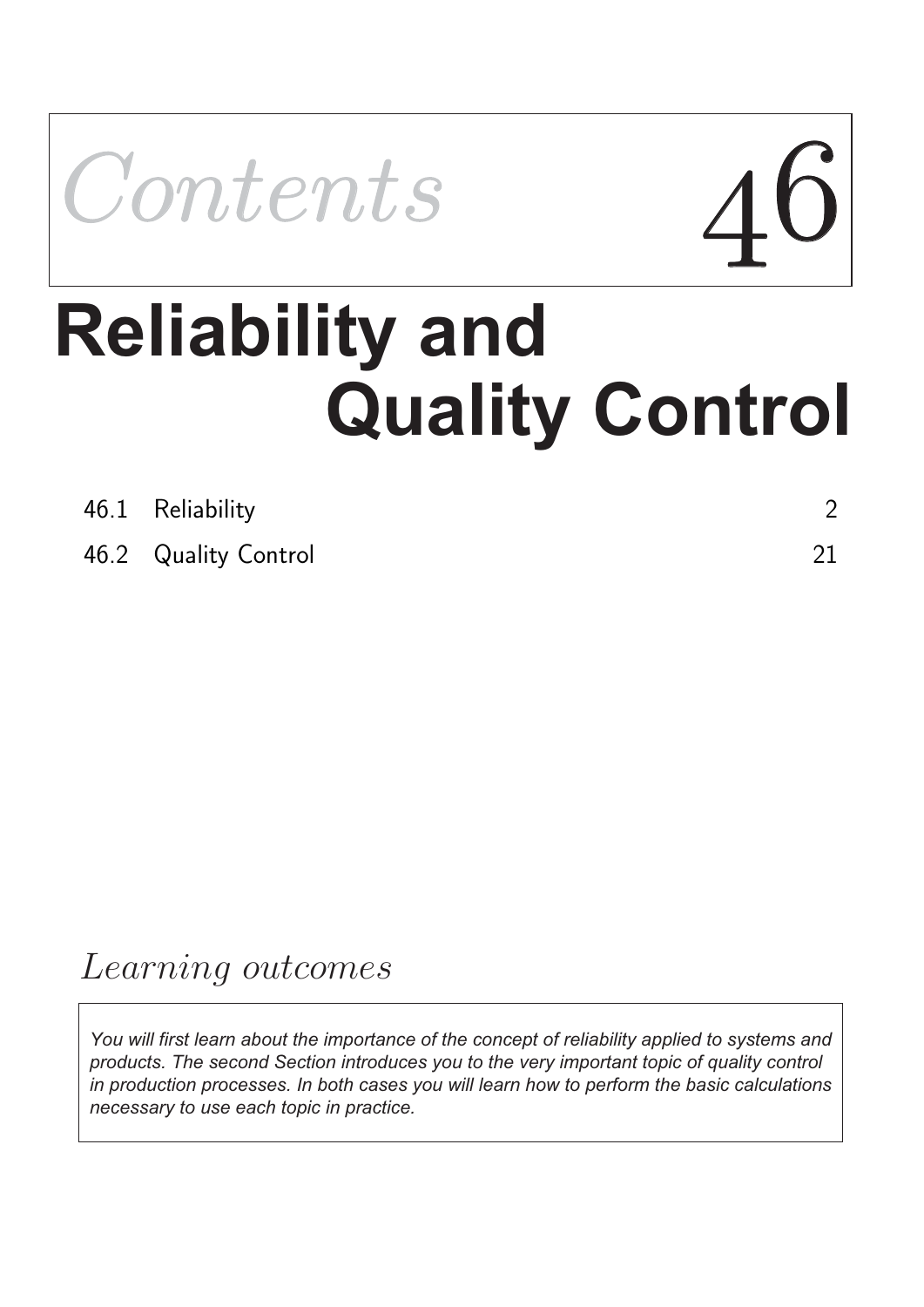## **Reliability**





Much of the theory of reliability was developed initially for use in the electronics industry where components often fail with little if any prior warning. In such cases the hazard function or conditional failure rate function is constant and any functioning component or system is taken to be 'as new'. There are other cases where the conditional failure rate function is time dependent, often proportional to the time that the system or component has been in use. The function may be an increasing function of time (as with random vibrations for example) or decreasing with time (as with concrete whose strength, up to a point, increases with time). If we can develop a lifetime model, we can use it to plan such things as maintenance and part replacement schedules, whole system replacements and reliability testing schedules.

| • be familiar with the results and concepts met<br>in the study of probability                |
|-----------------------------------------------------------------------------------------------|
| • understand and be able to use continuous<br>probability distributions                       |
| • appreciate the importance of lifetime<br>distributions                                      |
| • complete reliability calculations for simple<br>systems                                     |
| • state the relationship between the Weibull<br>distribution and the exponential distribution |
|                                                                                               |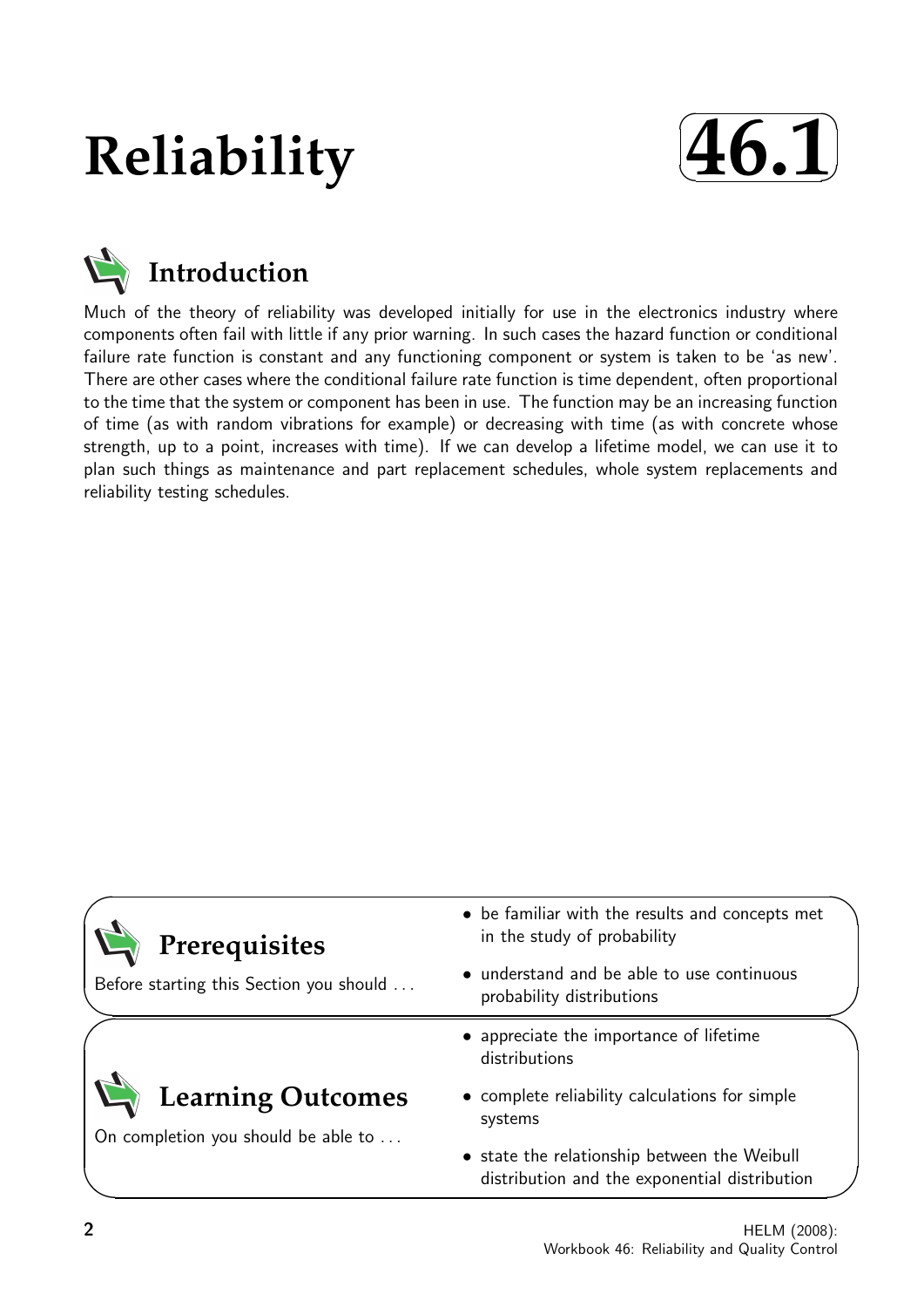## **1. Reliability**

#### **Lifetime distributions**

From an engineering point of view, the ability to predict the lifetime of a whole system or a system component is very important. Such lifetimes can be predicted using a statistical approach using appropriate distributions. Common examples of structures whose lifetimes we need to know are airframes, bridges, oil rigs and at a simpler, less catastrophic level, system components such as cycle chains, engine timing belts and components of electronic systems such as televisions and computers. If we can develop a lifetime model, we can use it to plan such things as maintenance and part replacement schedules, whole system replacements and reliability testing schedules.

We start by looking at the length of use of a system or component prior to failure (the age prior to failure) and from this develop a definition of reliability. Lifetime distributions are functions of time and may be expressed as probability density functions and so we may write

$$
F(t) = \int_0^t f(t) \, dt
$$

This represents the probability that the system or component fails anywhere between 0 and  $t$ .



The probability that a system or component will fail only after time  $t$  may be written as

 $R(t) = 1 - F(t)$ 

The function  $R(t)$  is usually called the reliability function.

In practice engineers (and others!) are often interested in the so-called hazard function or conditional failure rate function which gives the probability that a system or component fails after it has been in use for a given time. This function may be defined as

$$
H(t) = \lim_{\Delta t \to o} \left( \frac{P(\text{failure in the interval } (t, t + \Delta t))/\Delta t}{P(\text{survival up to time } t)} \right)
$$
  
= 
$$
\frac{1}{R(t)} \lim_{\Delta t \to o} \left( \frac{F(t + \Delta t) - F(t)}{\Delta t} \right)
$$
  
= 
$$
\frac{1}{R(t)} \frac{d}{dt} F(t)
$$
  
= 
$$
\frac{f(t)}{R(t)}
$$

HELM (2008): Section 46.1: Reliability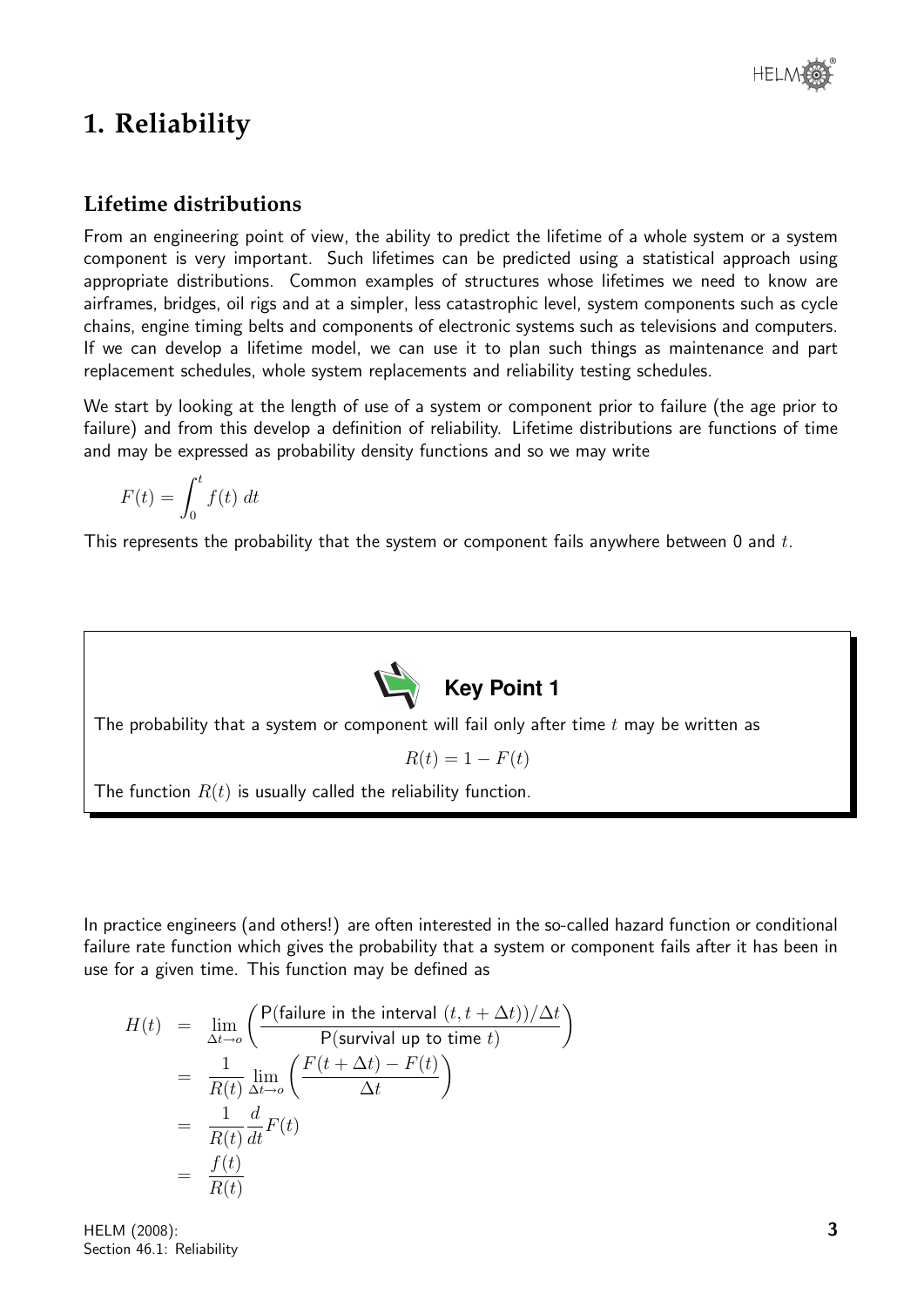This gives the conditional failure rate function as

$$
H(t) = \lim_{\Delta t \to o} \left( \frac{\int_t^{t + \Delta t} f(t) dt/(\Delta t)}{R(t)} \right)
$$

$$
= \frac{f(t)}{R(t)}
$$

Essentially we are describing the rate of failure per unit time for (say) mechanical or electrical components which have already been in service for a given time. A graph of  $H(t)$  often shows a high initial failure rate followed by a period of relative reliability followed by a period of increasingly high failure rates as a system or component ages. A typical graph (sometimes called a bathtub graph) is shown below.



#### Figure 1

Note that 'early life and random failure' includes failure due to defects being present and that 'end of life and random failure' includes failure due to ageing.

The reliability of a system or component may be defined as the probability that the system or component functions for a given time, that is, the probability that it will fail only after the given time. Put another way,  $R(t)$  is the probability that the system or component is still functioning at time t.

#### **The exponential distribution**

We have already met the exponential distribution in the form

$$
f(t) = \lambda e^{-\lambda t}, \qquad t \ge 0
$$

However, one of the simplest distributions describing failure is the exponential distribution

$$
f(t) = \frac{1}{\mu} e^{-t/\mu}, \qquad t \ge 0
$$

where, in this case,  $\mu$  is the mean time to failure. One property of this distribution is that the hazard function is a constant independent of time - the 'good as new' syndrome mentioned above. To show that the probability of failure is independent of age consider the following.

$$
F(t) = \int_0^t \frac{1}{\mu} e^{-t/\mu} dt = \frac{1}{\mu} \left[ -\mu e^{-t/\mu} \right]_0^t = 1 - e^{-t/\mu}
$$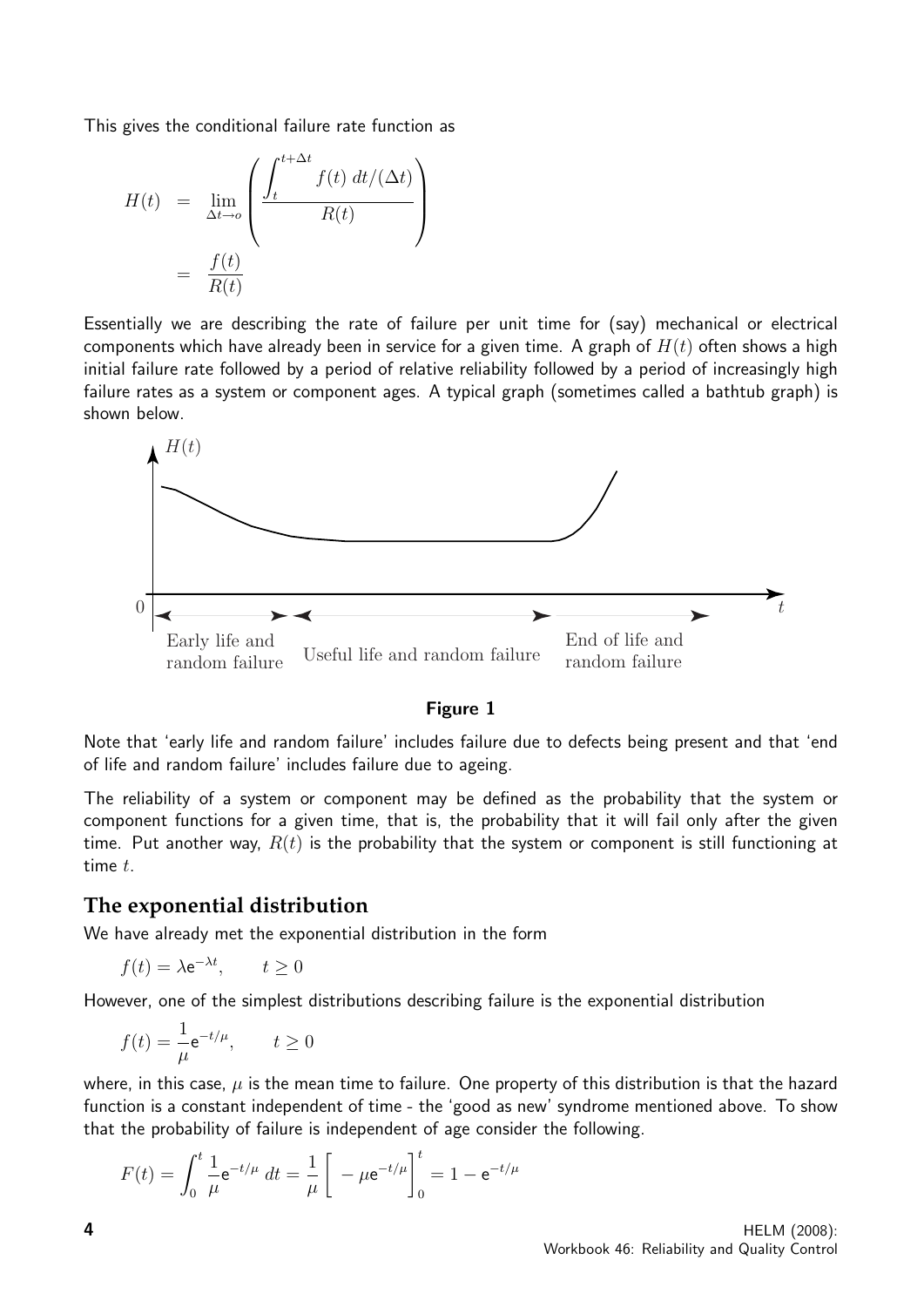

Hence the reliability (given that the total area under the curve  $F(t)=1-{\rm e}^{-t/\mu}$  is unity) is

$$
R(t) = 1 - F(t) = e^{-t/\mu}
$$

Hence, the hazard function or conditional failure rate function  $H(t)$  is given by

$$
H(t) = \frac{F(t)}{R(t)} = \frac{\frac{1}{\mu}e^{-t/\mu}}{e^{-t/\mu}} = \frac{1}{\mu}
$$

which is a constant independent of time.

Another way of looking at this is to consider the probability that failure occurs in the interval  $(\tau, \tau + t)$ given that the system is functioning at time  $\tau$ . This probability is

$$
\frac{F(\tau + t) - F(\tau)}{R(t)} = \frac{(1 - e^{-(\tau + t)/\mu}) - (1 - e^{-\tau/\mu})}{e^{-\tau/\mu}}
$$

$$
= 1 - e^{-t/\mu}
$$

This is just the probability that failure occurs in the interval  $(0, t)$  and implies that ageing has no effect on failure. This is sometimes referred to as the 'good as new syndrome.'

It is worth noting that in the modelling of many complex systems it is assumed that only random component failures are important. This enables us to assume the use of the exponential distribution since initial failures are removed by a 'running-in' process and the time to ultimate failure is usually long.



#### **Example 1**

The lifetime of a modern low-wattage electronic light bulb is known to be exponentially distributed with a mean of 8000 hours.

Find the proportion of bulbs that may be expected to fail before 7000 hours use.

#### Solution

We know that  $\mu = 8000$  and so

$$
F(t) = \int_0^t \frac{1}{8000} e^{-t/8000} dt
$$
  
=  $\frac{1}{8000} \left[ -8000 e^{-t/8000} \right]_0^t$   
=  $1 - e^{-t/8000}$ 

Hence  $F(7000) = 1 - e^{-7000/8000} = 1 - e^{-0.675} = 0.4908$  and we expect that about 49% of the bulbs will fail before 7000 hours of use.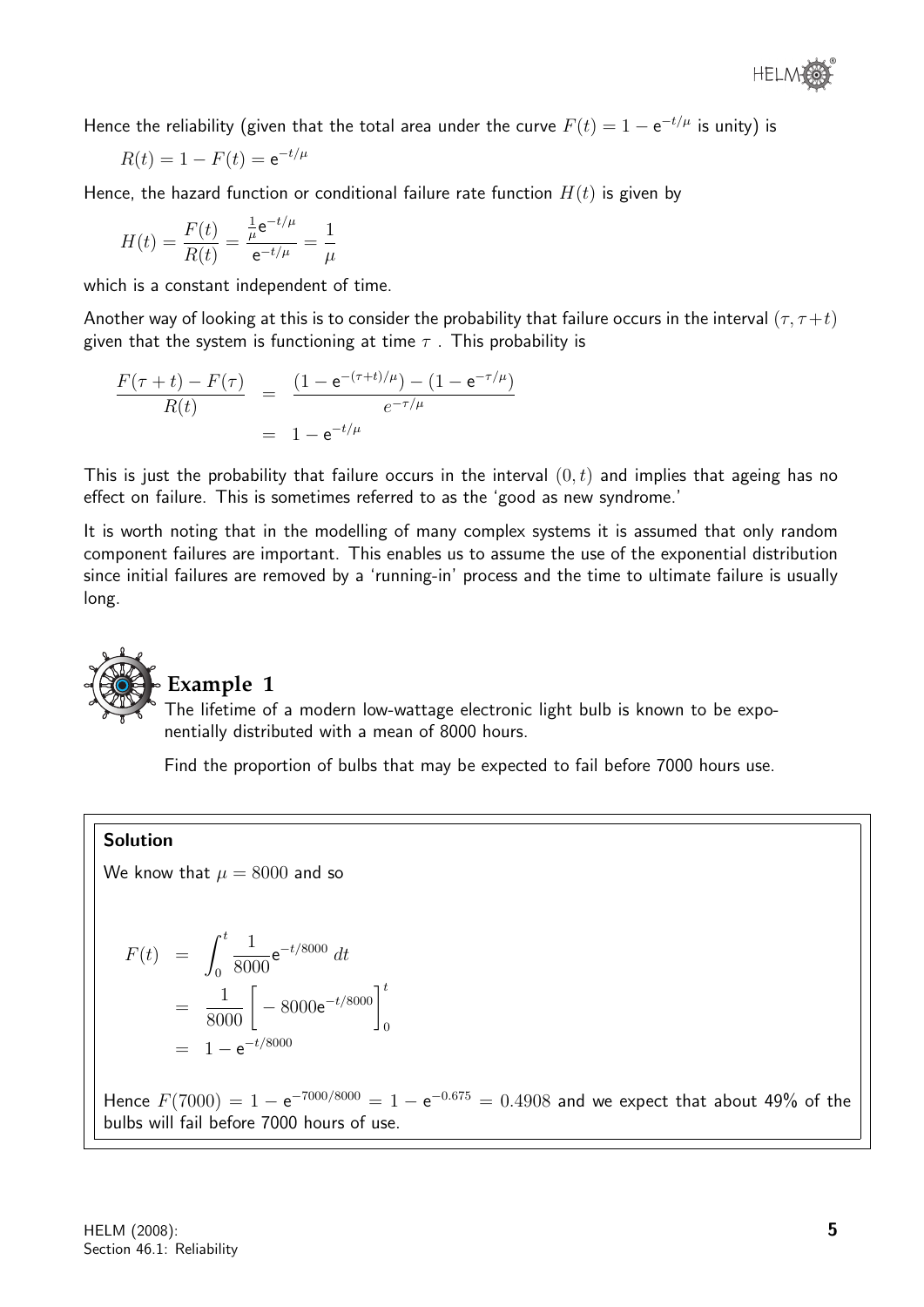

A particular electronic device will only function correctly if two essential components both function correctly. The lifetime of the first component is known to be exponentially distributed with a mean of 6000 hours and the lifetime of the second component is known to be exponentially distributed with a mean of 7000 hours. Find the proportion of devices that may be expected to fail before 8000 hours use. State clearly any assumptions you make.

#### Your solution

#### Answer

The assumption made is that the components operate independently.

For the first component  $F(t) = 1 - e^{-t/6000}$  so that  $F(8000) = 1 - e^{-8000/6000} = 1 - e^{-4/3} = 0.7364$ 

For the second component  $F(t) = 1 - e^{-t/7000}$  so that  $F(8000) = 1 - e^{-8000/7000} = 0.6811$ 

The probability that the device will continue to function after 8000 hours use is given by an expression of the form  $P(A \cup B) = P(A) + P(B) - P(A \cap B)$ 

Hence the probability that the device will continue to function after 8000 hour use is

 $0.7364 + 0.6811 - 0.7364 \times 0.6811 = 0.916$ 

and we expect just under 92% of the devices to fail before 8000 hours use.

An alternative answer may be obtained more directly by using the reliability function  $R(t)$ :

The assumption made is that the components operate independently.

For the first component  $R(t) = e^{-t/6000}$  so that  $R(8000) = e^{-8000/6000} = e^{-4/3} = 0.2636$ 

For the second component  $R(t) = e^{-t/7000}$  so that  $R(8000) = e^{-8000/7000} = 0.3189$ 

The probability that the device will continue to function after 8000 hour use is given by

 $0.2636 \times 0.3189 = 0.0841$ 

Hence the probability that the device will fail before 8000 hours use is  $1 - 0.0841 = 0.916$ and we expect just under 92% of the devices to fail before 8000 hours use.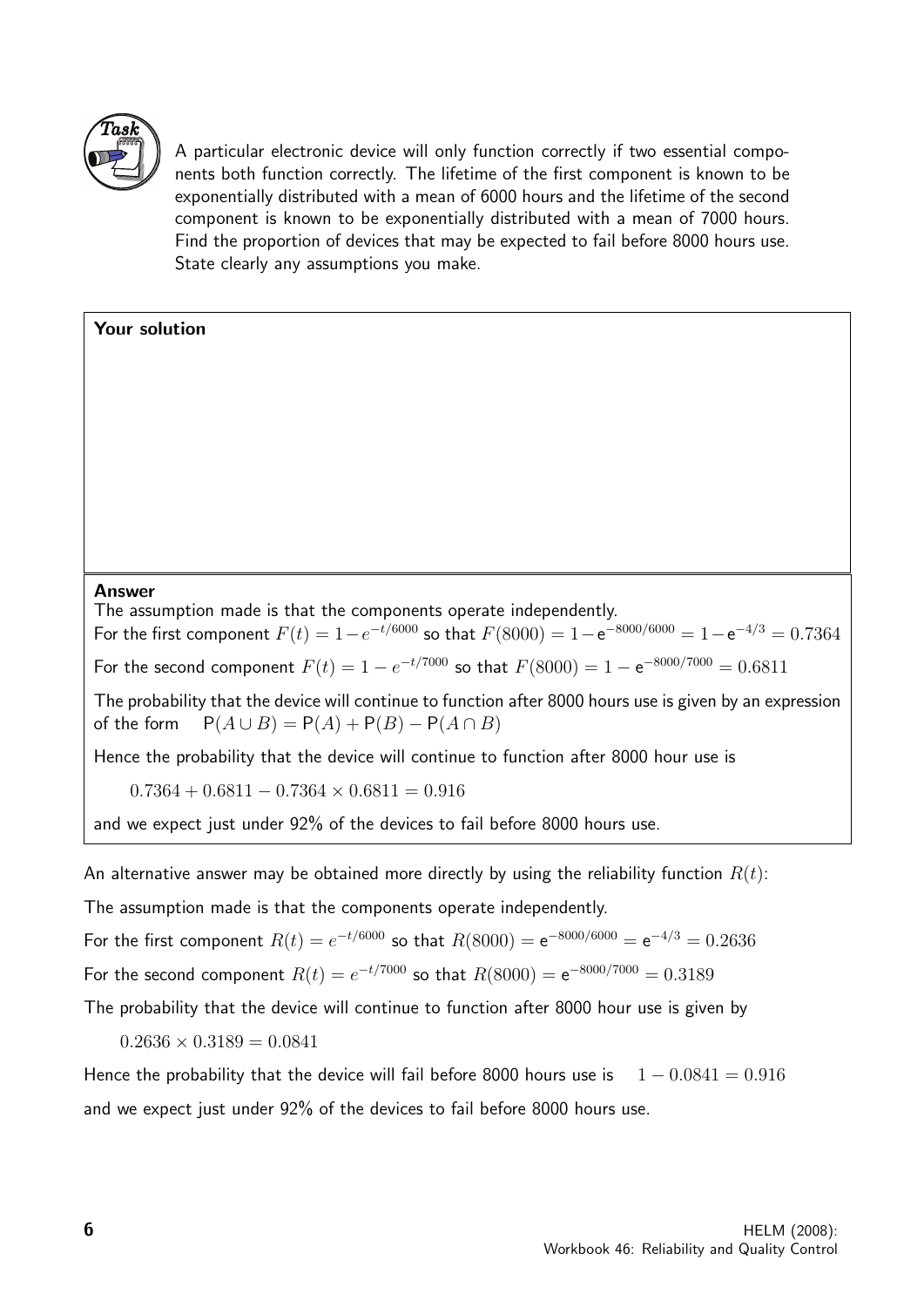

## **2. System reliability**

It is reasonable to ask whether, in designing a system, an engineer should design a system using components in series or in parallel. The engineer may not have a choice of course! We may represent a system consisting of n components say  $C_1, C_2 \ldots, C_n$  with reliabilities (these are just probability values)  $R_1, R_2, \ldots, R_n$  respectively as series and parallel systems as shown below.



Series Design **Parallel Design** 

Figure 2

With a series design, the system will fail if any component fails. With a parallel design, the system will work as long as any component works.

Assuming that the components are independent, we can express the reliability of the series design as

 $R_{\text{Series}} = R_1 \times R_2 \times \cdots \times R_n$ 

simply by multiplying the probabilities.

Since each reliability value is less than one, we may conclude that a series design is less reliable than its least reliable component.

Similarly (although by no means as clearly!), we can express the reliability of the parallel design as

 $R_{\text{Parallel}} = 1 - (1 - R_1)(1 - R_2) \dots (1 - R_n)$ 

The derivation of this result is illustrated in Example 3 below for the case  $n = 3$ . In this case, the algebra involved in fairly straightforward. We can conclude that the parallel design is at least as reliable as the most reliable component.

Engineers will sometimes include 'redundant'components in parallel to improve reliability. The spare wheel of a car is a well known example.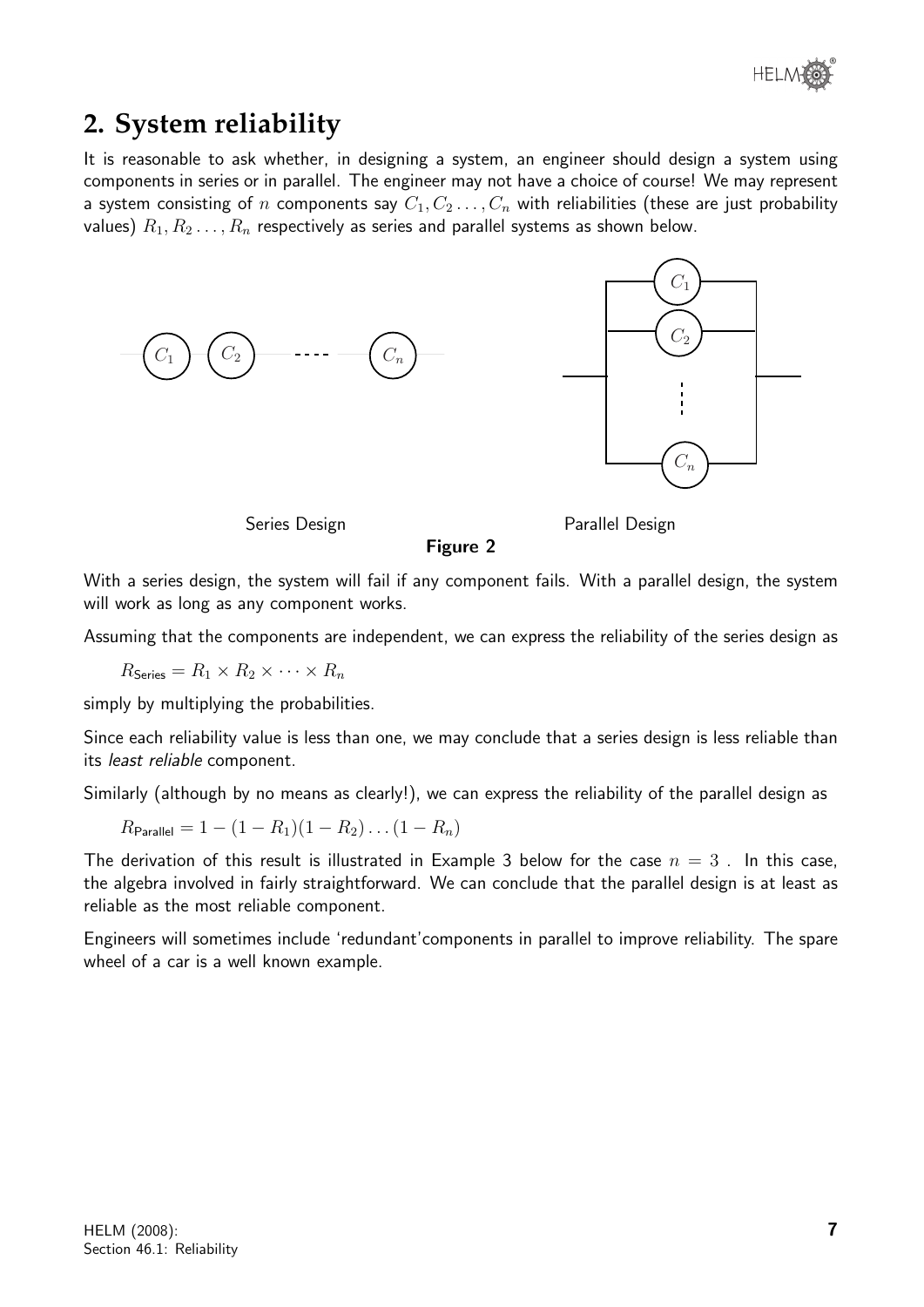

Consider the three components  $C_1, C_2$  and  $C_3$  with reliabilities  $R_1, R_2$  and  $R_3$ connected in series as shown below



Find the reliability of the system where  $R_1 = 0.2$ ,  $R_2 = 0.3$  and  $R_3 = 0.4$ .

#### Solution

Since the components are assumed to act independently, we may clearly write

 $R_{\text{Series}} = R_1 \times R_2 \times R_3$ 

Taking  $R_1 = 0.2$ ,  $R_2 = 0.3$  and  $R_3 = 0.4$  we obtain the value  $R_{\text{Series}} = 0.2 \times 0.3 \times 0.4 = 0.024$ 



#### **Example 3** Parallel design

Consider the three components  $C_1, C_2$  and  $C_3$  with reliabilities  $R_1, R_2$  and  $R_3$ connected in parallel as shown below



Find the reliability of the system where  $R_1 = 0.2$ ,  $R_2 = 0.3$  and  $R_3 = 0.4$ .

#### Solution

Observing that  $F_i = 1 - R_i$ , where  $F_i$  represents the failure of the ith component and  $R_i$  represents the reliability of the  $i$ th component we may write

$$
F_{\text{System}} = F_1 F_2 F_3 \rightarrow R_{\text{System}} = 1 - F_1 F_2 F_3 = 1 - (1 - R_1)(1 - R_2)(1 - R_3)
$$

Again taking  $R_1 = 0.2$ ,  $R_2 = 0.3$  and  $R_3 = 0.4$  we obtain

 $F_{\text{System}} = 1 - (1 - 0.2)(1 - 0.3)(1 - 0.4) = 1 - 0.336 = 0.664$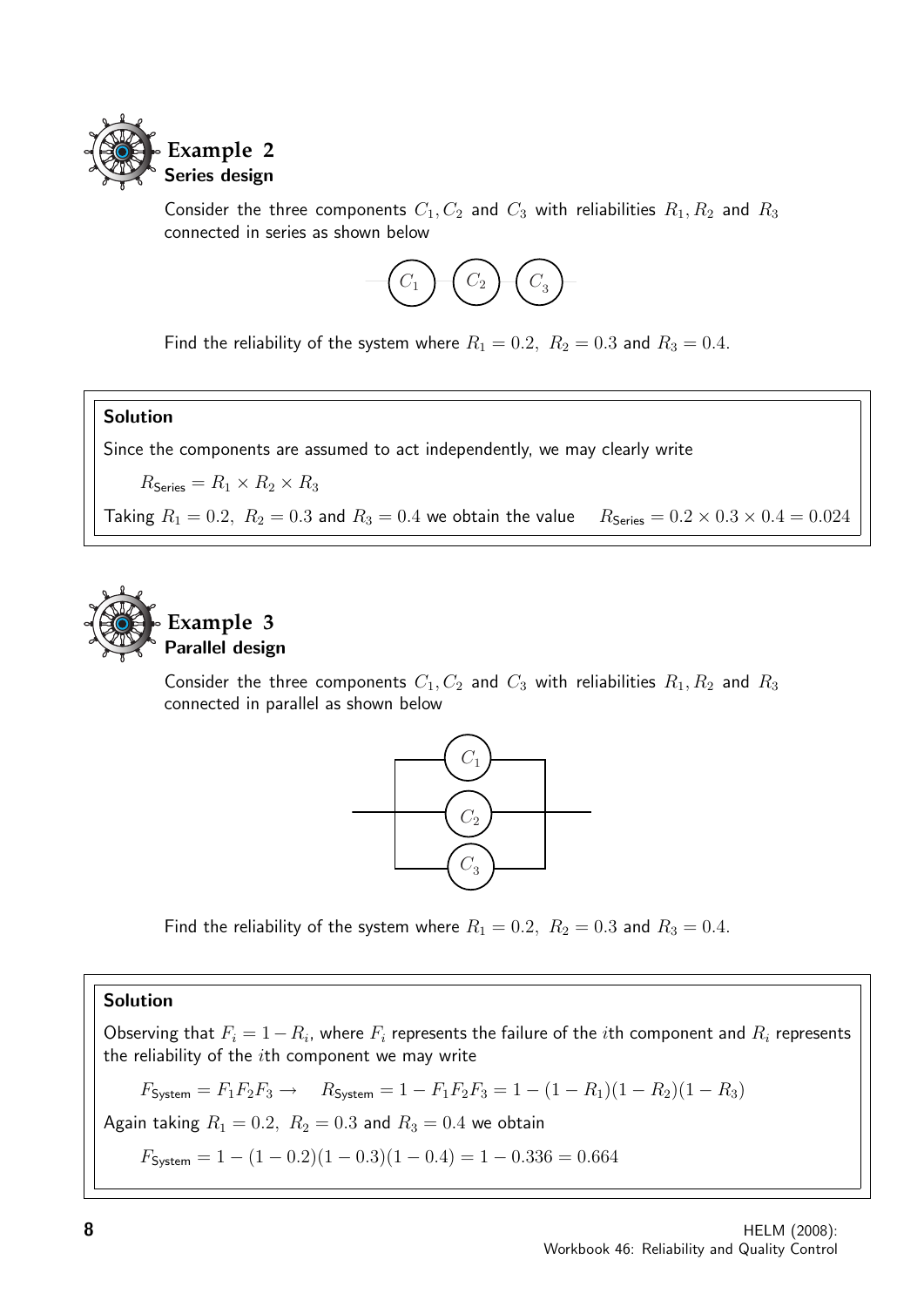

Hence series system reliability is less than any of the component reliabilities and parallel system reliability is greater than any of the component reliabilities.



Consider the two components  $C_1$  and  $C_2$  with reliabilities  $R_1$  and  $R_2$  connected in series and in parallel as shown below. Assume that  $R_1 = 0.3$  and  $R_2 = 0.4$ .



Series configuration **Parallel configuration** 

Let  $R_{\text{Series}}$  be the reliability of the series configuration and  $R_{\text{Parallel}}$  be the reliability of the parallel configuration

- (a) Why would you expect that  $R_{\text{Series}} < 0.3$  and  $R_{\text{Parallel}} > 0.4$ ?
- (b) Calculate  $R_{\text{Series}}$
- (c) Calculate  $R_{\text{Parallel}}$

#### Your solution

Answer

- (a) You would expect  $R_{\text{Series}} < 0.3$  and  $R_{\text{Parallel}} > 0.4$  because  $R_{\text{Series}}$  is less than any of the component reliabilities and  $R_{\text{Parallel}}$  is greater than any of the component reliabilities.
- (b)  $R_{\text{Series}} = R_1 \times R_2 = 0.3 \times 0.4 = 0.12$
- (c)  $R_{\text{Parallel}} = R_1 \times R_2 R_1 R_2 = 0.3 + 0.4 0.3 \times 0.4 = 0.58$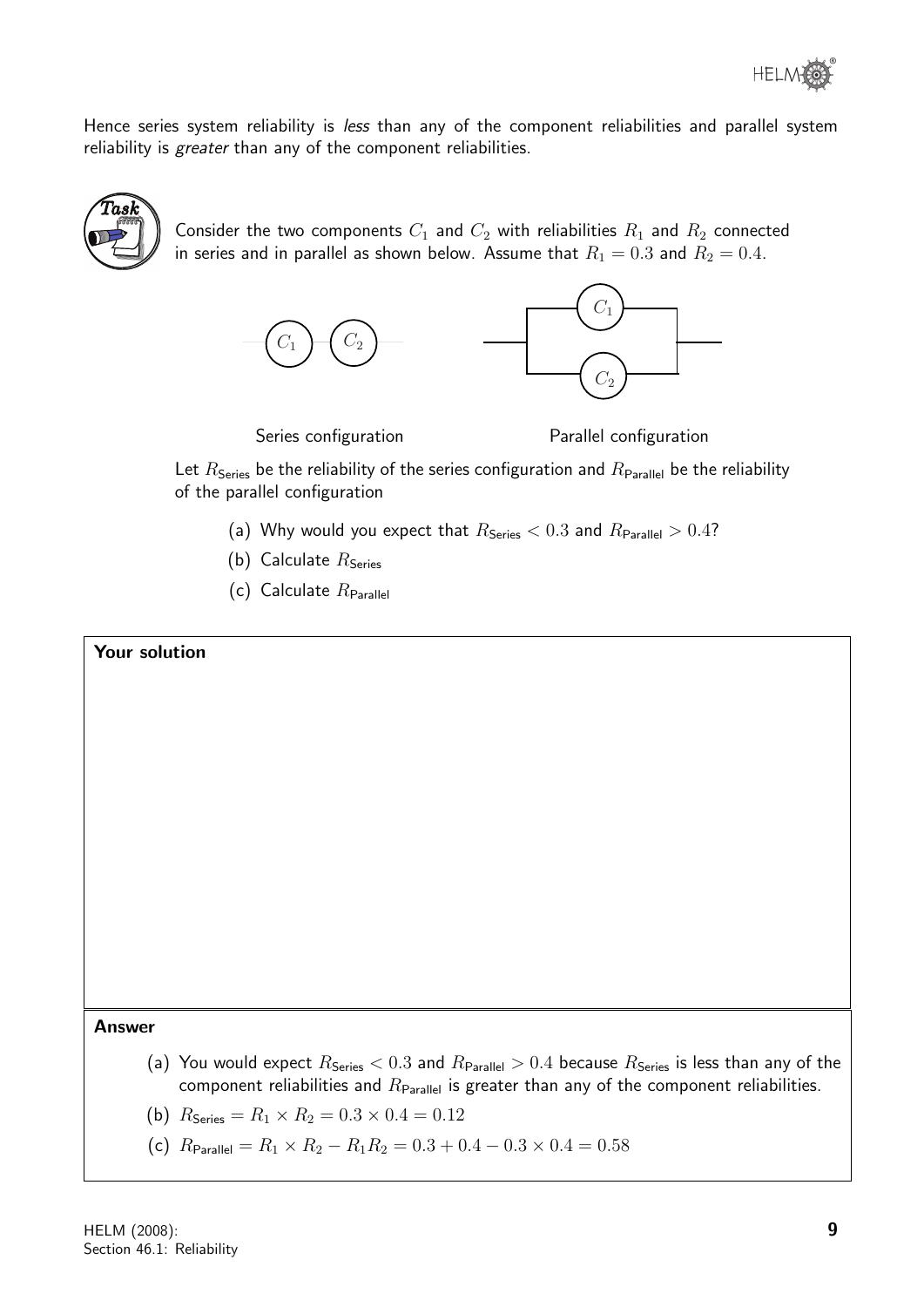### **3. The Weibull distribution**

The Weibull distribution was first used to describe the behaviour of light bulbs as they undergo the ageing process. Other applications are widespread and include the description of structural failure, ball-bearing failure and the failure of a variety of electronic components.



The hazard function or conditional failure rate function  $H(t)$ , which gives the probability that a system or component fails after it has been in use for a given time, is constant for the exponential distribution but for a Weibull distribution is proportional to  $x^{\beta-1}$ . This implies that  $\beta=1$  gives a constant hazard,  $\beta$  < 1 gives a reducing hazard and  $\beta$  > 1 gives an increasing hazard. Note that  $\alpha$ is simply a scale factor while the case  $\beta = 1$  reduces the Weibull distribution to

$$
f(x) = \alpha e^{-\alpha x}
$$

which you may recognize as one form of the exponential distribution.

Figure 3 below shows the Weibull distribution for various values of  $\beta$ . For simplicity, the graphs assume that  $\alpha = 1$ . Essentially the plots are of the function  $e^{-x^{\beta}}$ 



The Weibull distribution with  $\beta = 1, 2, 4$  and 8

#### Figure 3

In applications of the Weibull distribution, it is often useful to know the cumulative distribution function (cdf). Although it is not derived directly here, the cdf  $F(x)$  of the Weibull distribution, whose probability density function is  $f(x)=\alpha\beta(\alpha x)^{\beta-1}\mathrm{e}^{-(\alpha x)^{\beta}}$ , is given by the function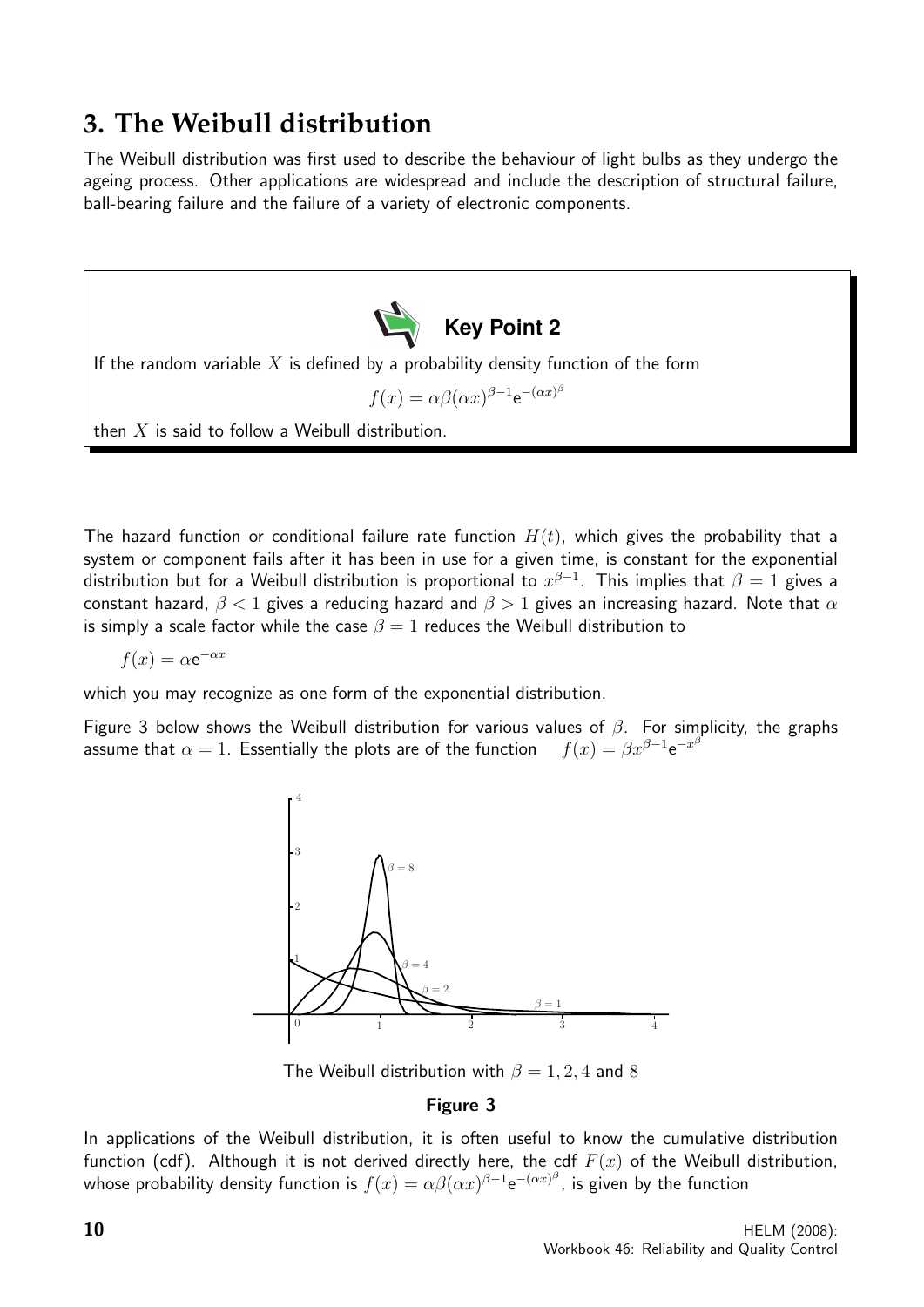

$$
F(x) = 1 - e^{-(\alpha x)^{\beta}}
$$

The relationship between  $f(x)$  and  $F(x)$  may be seen by remembering that

$$
f(x) = \frac{d}{dx}F(x)
$$

Differentiating the cdf  $F(x) = 1 - e^{-(\alpha x)^{\beta}}$  gives the result

$$
f(x) = \frac{d}{dx}F(x) = \frac{(\alpha x)^{\beta}\beta e^{-(\alpha x)^{\beta}}}{x} = \alpha^{\beta}\beta x^{\beta-1}e^{-(\alpha x)^{\beta}} = \alpha\beta(\alpha x)^{\beta-1}e^{-(\alpha x)^{\beta}}
$$

#### **Mean and variance of the Weibull distribution**

The mean and variance of the Weibull distribution are quite complicated expressions and involve the use of the Gamma function,  $\Gamma(x)$ . The outline explanations given below defines the Gamma function and shows that basically in terms of the application here, the function can be expressed as a simple factorial.

It can be shown that if the random variable  $X$  follows a Weibull distribution defined by the probability density function

$$
f(x) = \alpha \beta (\alpha x)^{\beta - 1} e^{-(\alpha x)^{\beta}}
$$

then the mean and variance of the distribution are given by the expressions

$$
E(X) = \frac{1}{\alpha} \Gamma(1 + \frac{1}{\beta})
$$
 and  $V(X) = \left(\frac{1}{\alpha}\right)^2 \left\{\Gamma(1 + \frac{2}{\beta}) - \left(\Gamma(1 + \frac{1}{\beta})\right)^2\right\}$ 

where  $\Gamma(r)$  is the gamma function defined by

$$
\Gamma(r) = \int_0^\infty x^{r-1} \mathrm{e}^{-x} dx
$$

Using integration by parts gives a fairly straightforward identity satisfied by the gamma function is:

$$
\Gamma(r) = (r-1)\Gamma(r-1)
$$

Using this relationship tells us that

$$
\Gamma(r) = (r-1)(r-2)(r-3)\dots\Gamma(1) \qquad \text{for integral } r
$$

but

$$
\Gamma(1) = \int_0^\infty x^{1-1} e^{-x} dx = \int_0^\infty e^{-x} dx = \left[ -e^{-x} \right]_0^\infty = 1
$$

so that

$$
\Gamma(r) = (r-1)(r-2)(r-3)...(3)(2)(1) = (r-1)!
$$
 for integral r

Essentially, this means that when we calculate the mean and variance of the Weibull distribution using the expressions

$$
\mathsf{E}(X) = \frac{1}{\alpha} \Gamma(1 + \frac{1}{\beta}) \quad \text{and} \quad \mathsf{V}(X) = \left(\frac{1}{\alpha}\right) \left\{ \Gamma(1 + \frac{2}{\beta}) - \left(\Gamma(1 + \frac{1}{\beta})\right)^2 \right\}
$$

we are evaluating factorials and the calculation is not as difficult as you might imagine at first sight.

Note that to apply the work as presented here, the expressions

HELM (2008): Section 46.1: Reliability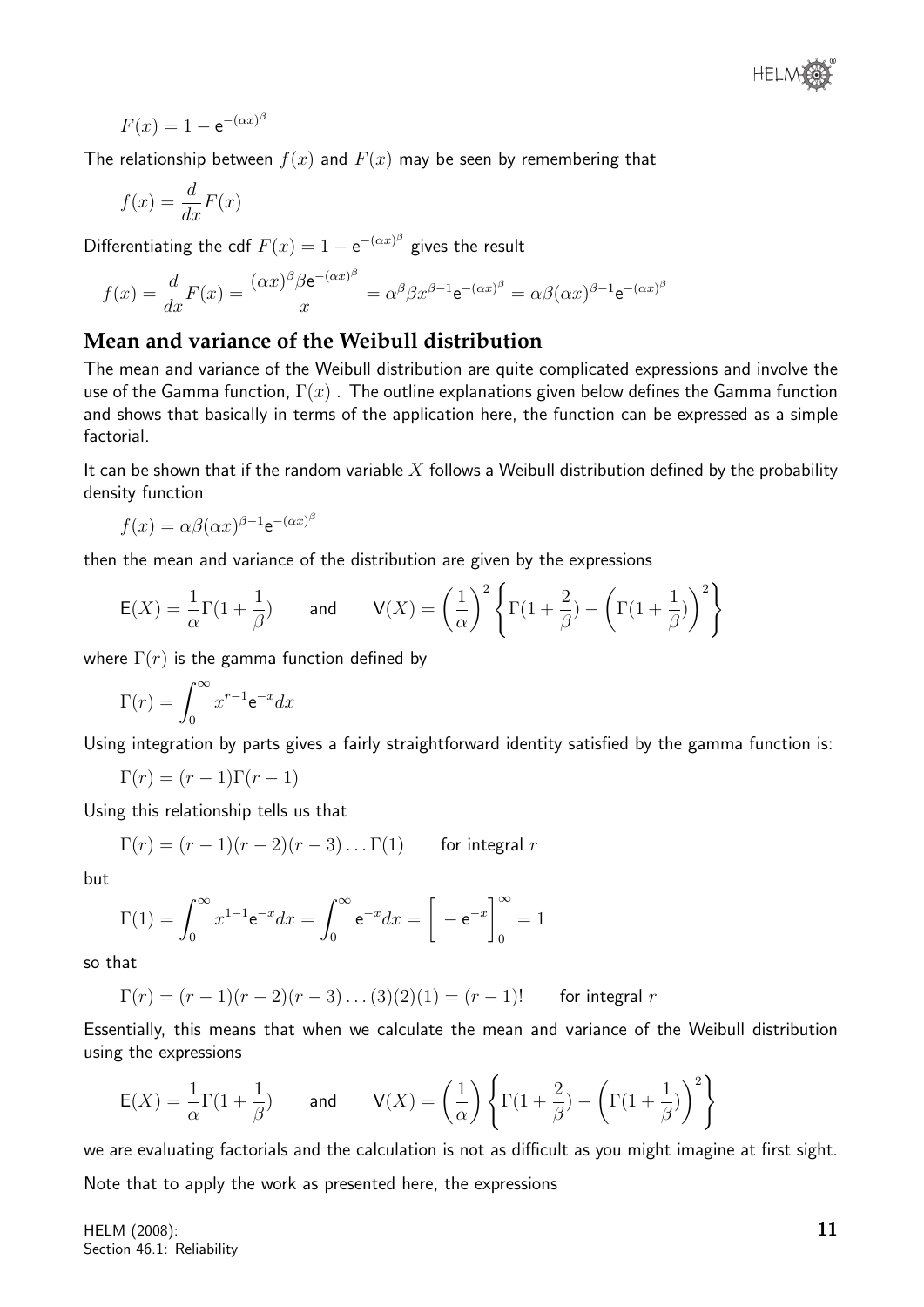$$
(1+\frac{1}{\beta}) \qquad \text{and} \qquad (1+\frac{2}{\beta})
$$

must both take positive integral values (i.e.  $\frac{1}{\epsilon}$ β must be an integer) in order for the factorial calculation to make sense. If the above expressions do not assume positive integral values, you will need to know much more about the values and behaviour of the Gamma function in order to do calculations. In practice, we would use a computer of course. As you might expect, the Gamma function is tabulated to assist in such calculations but in the examples and exercises set in this Workbook, the values of 1 β will always be integral.



#### **Example 4**

The main drive shaft of a pumping engine runs in two bearings whose lifetime follows a Weibull distribution with random variable X and parameters  $\alpha = 0.0002$ and  $\beta = 0.5$ .

- (a) Find the expected time that a single bearing runs before failure.
- (b) Find the probability that any one bearing lasts at least 8000 hours.
- (c) Find the probability that both bearings last at least 6000 hours.

#### Solution

- (a) We know that  $\mathsf{E}(X) = \frac{1}{\tau}$  $\alpha$  $\Gamma(1+\frac{1}{a})$ β  $) = 5000 \times \Gamma(1 + 2) = 5000 \times 2 = 10000$  hours.
- (b) We require  $P(X > 8000)$  , this is given by the calculation:

$$
P(X > 8000) = 1 - F(8000) = 1 - (1 - e^{-(0.0002 \times 8000)^{0.5}})
$$
  
= e^{-(0.0002 \times 8000)^{0.5}} = e^{-1.265}  
= 0.282

(c) Assuming that the bearings wear independently, the probability that both bearings last at least 6000 hours is given by  $\{P(X > 6000)\}^2$ . But  $P(X > 6000)$  is given by the calculation

$$
P(X > 6000) = 1 - F(6000) = 1 - (1 - e^{-(0.0002 \times 6000)^{0.5}}) = 0.335
$$

so that the probability that both bearings last at least 6000 hours is given by

$$
{P(X > 6000)}^2 = 0.335^2 = 0.112
$$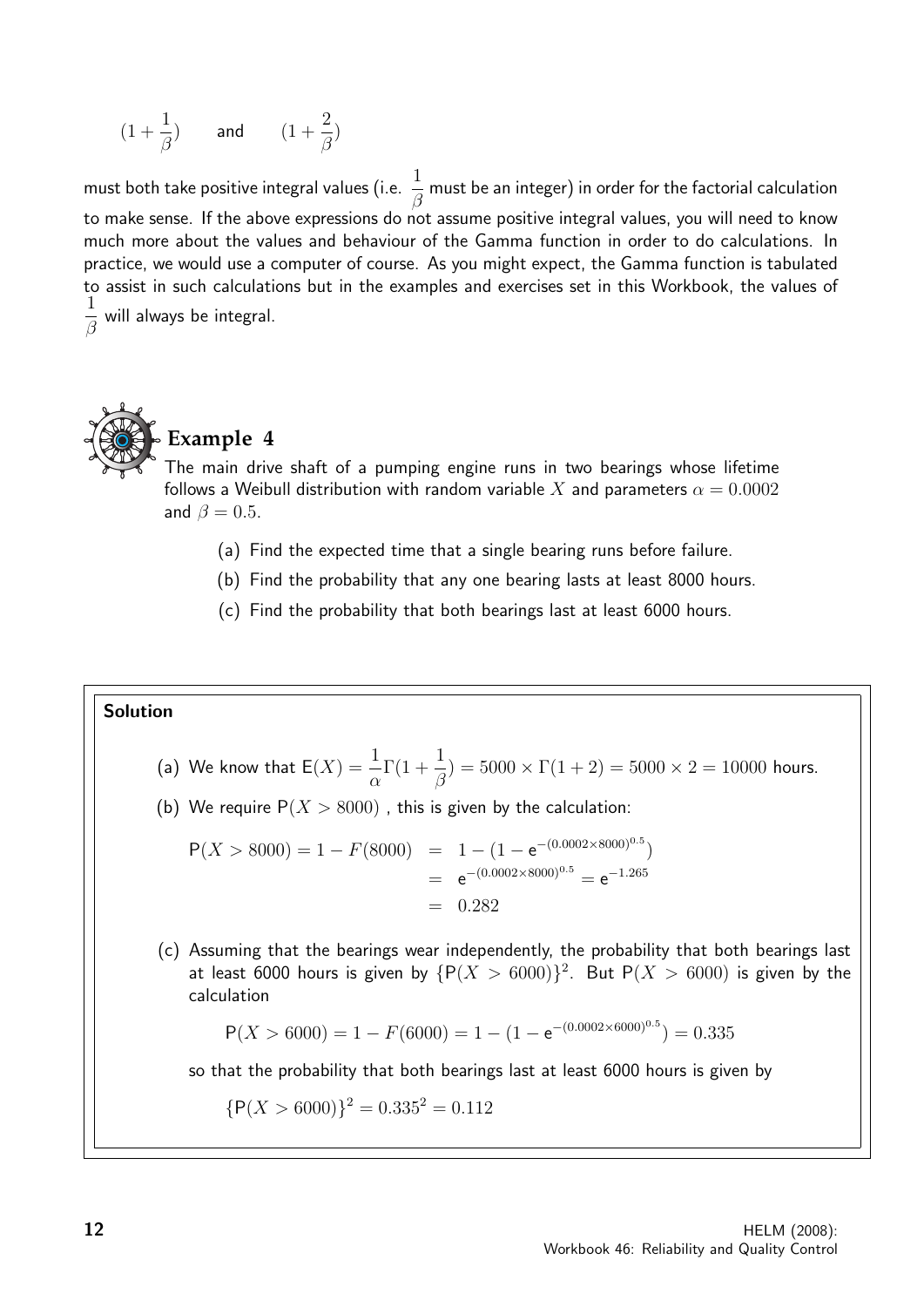



A shaft runs in four roller bearings the lifetime of each of which follows a Weibull distribution with parameters  $\alpha = 0.0001$  and  $\beta = 1/3$ .

- (a) Find the mean life of a bearing.
- (b) Find the variance of the life of a bearing.
- (c) Find the probability that all four bearings last at least 50,000 hours. State clearly any assumptions you make when determining this probability.

Your solution

#### Answer

(a) We know that  $\mathsf{E}(X) = \frac{1}{\tau}$  $\alpha$  $\Gamma(1+\frac{1}{a})$ β  $) = 10000 \times \Gamma(1+3) = 60000 \times 2 = 10000$  hours.

(b) We know that 
$$
V(X) = \left(\frac{1}{\alpha}\right) \left\{ \Gamma(1 + \frac{2}{\beta}) - \left(\Gamma(1 + \frac{1}{\beta})\right)^2 \right\}
$$
 so that

$$
V(X) = (10000)^{2} \{ \Gamma(1+6) - (\Gamma(1+3))^{2} \}
$$
  
=  $(10000)^{2} \{ \Gamma(7) - (\Gamma(4))^{2} \}$   
=  $(10000)^{2} \{ 6! - (3!)^{2} \} = 684(10000)^{2} = 6.84 \times 10^{10}$ 

(c) The probability that one bearing will last at least 50,000 hours is given by the calculation

$$
P(X > 50000) = 1 - F(50000)
$$
  
= 1 - (1 - e<sup>-(0.0001×50000)<sup>0.5</sup>)  
= e<sup>-5<sup>0.5</sup></sup> = 0.107</sup>

Assuming that the four bearings have independent distributions, the probability that all four bearings last at least 50,000 hours is  $(0.107)^4 = 0.0001$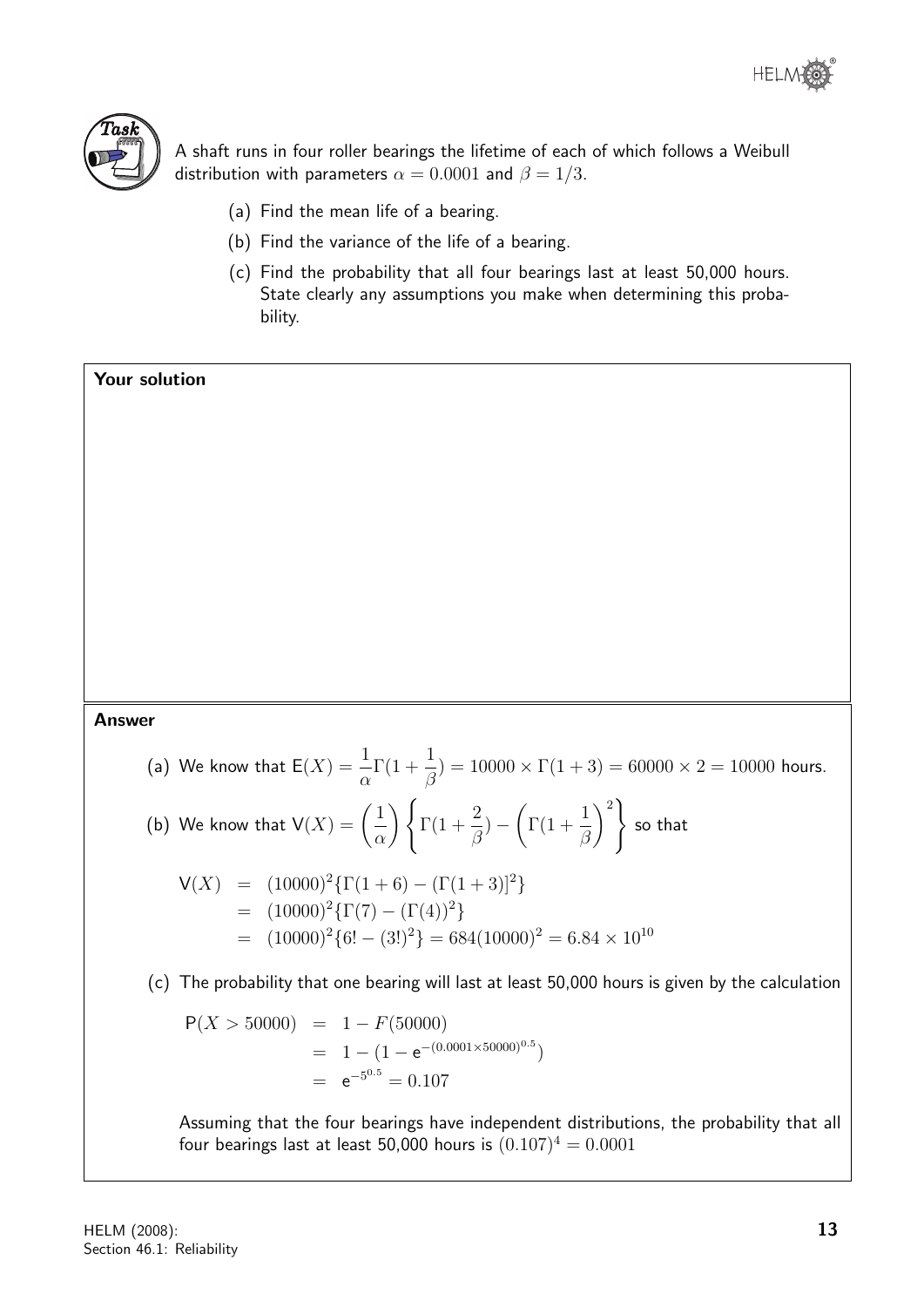#### **Exercises**

1. The lifetimes in hours of certain machines have Weibull distributions with probability density function

$$
f(t) = \begin{cases} 0 & (t < 0) \\ \alpha \beta(\alpha t)^{\beta - 1} \exp\{-(\alpha t)^{\beta}\} & (t \ge 0) \end{cases}
$$
\n(a) Verify that

\n
$$
\int_0^t \alpha \beta(\alpha u)^{\beta - 1} \exp\{-(\alpha u)^{\beta}\} du = 1 - \exp\{-(\alpha t)^{\beta}\}.
$$

- (b) Write down the distribution function of the lifetime.
- (c) Find the probability that a particular machine is still working after 500 hours of use if  $\alpha = 0.001$  and  $\beta = 2$ .
- (d) In a factory,  $n$  of these machines are installed and started together. Assuming that failures in the machines are independent, find the probability that all of the machines are still working after  $t$  hours and hence find the probability density function of the time till the first failure among the machines.
- 2. If the lifetime distribution of a machine has hazard function  $h(t)$ , then we can find the reliability function  $R(t)$  as follows. First we find the "cumulative hazard function"  $H(t)$  using

$$
H(t) = \int_0^t h(t) \, dt
$$
 then the reliability is  $R(t) = e^{-H(t)}$ 

- (a) Starting with  $R(t) = \exp\{-H(t)\}\,$ , work back to the hazard function and hence confirm the method of finding the reliability from the hazard.
- $(b)$  A lifetime distribution has hazard function  $2.$  Find
	- (i) the reliability function.
	- (ii) the probability density function.

(c) A lifetime distribution has hazard function  $h$ 

$$
u(t) = \frac{1}{t+1}.
$$
 Find

.

- (i) the reliability function;
- (ii) the probability density function;
- (iii) the median.

What happens if you try to find the mean?

(d) A lifetime distribution has hazard function  $\hbar$ Find

$$
h(t) = \frac{\rho\theta}{\rho t + 1}
$$
, where  $\rho > 0$  and  $\theta > 1$ .

- (i) the reliability function.
- (ii) the probability density function.
- (iii) the median.
- (iv) the mean.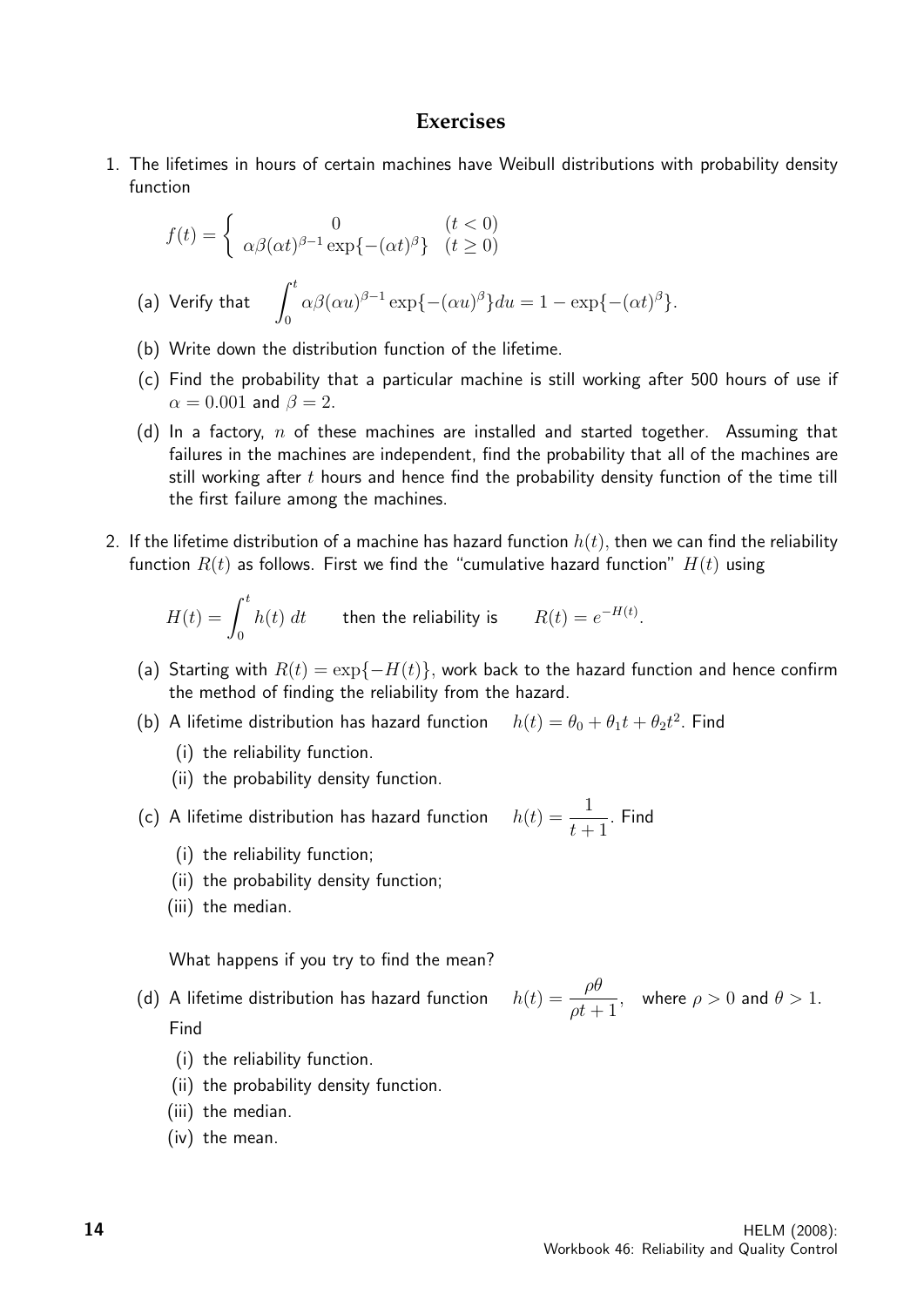

#### **Exercises continued**

- 3. A machine has n components, the lifetimes of which are independent. However the whole machine will fail if any component fails. The hazard functions for the components are  $h_1(t),\ldots,h_n(t)$ . Show that the hazard function for the machine is  $\displaystyle{\sum^n h_i(t)}.$  $i=1$
- 4. Suppose that the lifetime distributions of the components in Exercise 3 are Weibull distributions with scale parameters  $\rho_1, \ldots, \rho_n$  and a common index (i.e. "shape parameter")  $\gamma$  so that the hazard function for component  $i$  is  $\gamma \rho_i(\rho_i t)^{\gamma-1}.$  Find the lifetime distribution for the machine.
- 5. *(Difficult).* Show that, if  $T$  is a Weibull random variable with hazard function  $\gamma \rho(\rho t)^{\gamma-1},$ 
	- (a) the median is  $M(T) = \rho^{-1}(\ln 2)^{1/\gamma}$ ,
	- (b) the mean is  $E(T) = \rho^{-1} \Gamma(1 + \gamma^{-1})$
	- (c) the variance is  $V(T) = \rho^{-2} \{ \Gamma(1 + 2\gamma^{-1}) [\Gamma(1 + \gamma^{-1})]^2 \}.$

Note that  $\Gamma(r) = \int^\infty$  $\mathbf{0}$  $x^{r-1}e^{-x}dx.$  In the integrations it is helpful to use the substitution  $u=(\rho t)^{\gamma}.$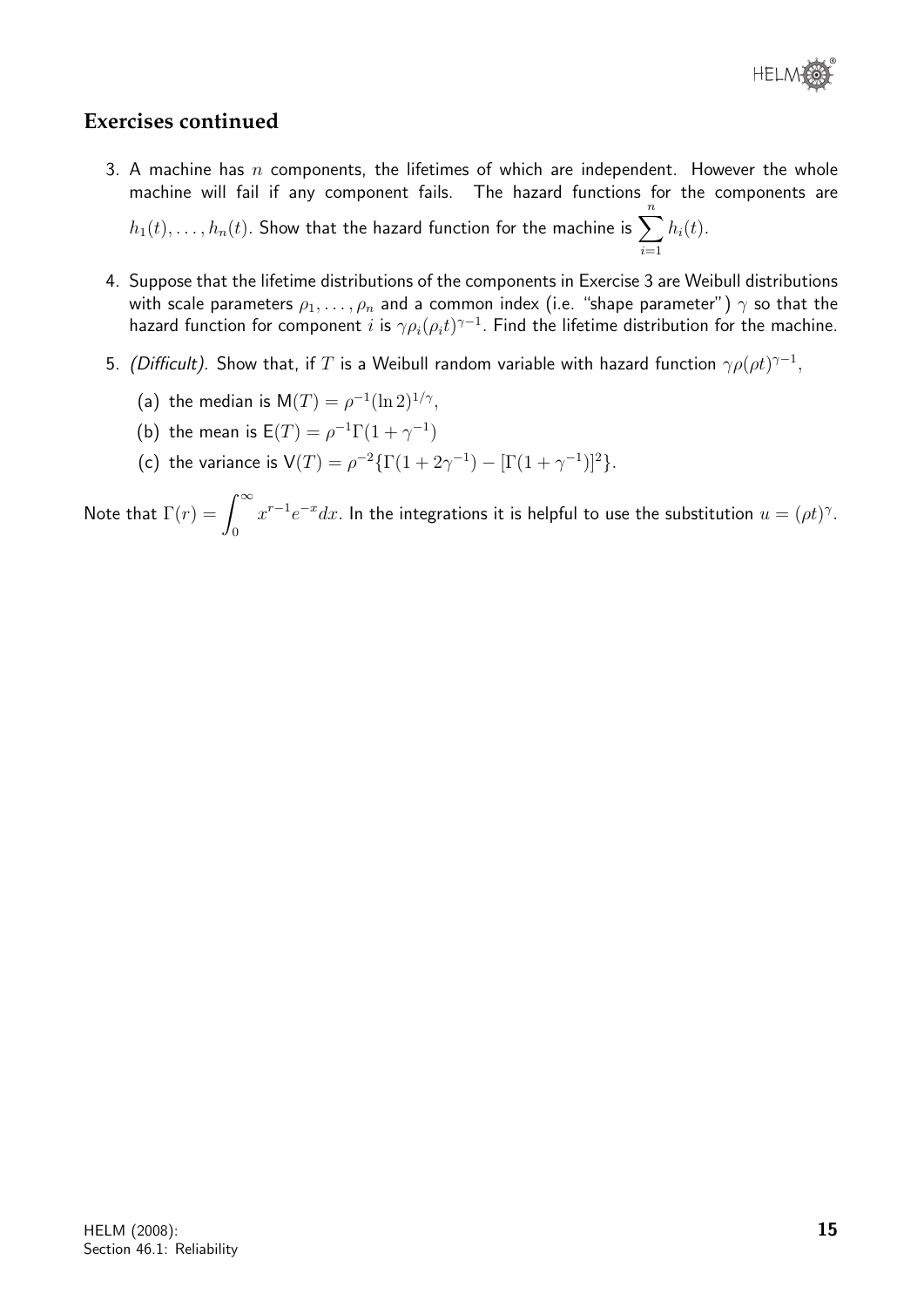#### 1.

(a) 
$$
\frac{d}{du}(-\exp\{-(\alpha u)^{\beta}\})
$$
so

$$
\int_0^t \alpha \beta(\alpha u)^{\beta-1} \exp\{- (\alpha u)^{\beta}\} du = \left[ -\exp\{-(\alpha u)^{\beta}\} \right]_0^t = 1 - \exp\{-(\alpha t)^{\beta}\}.
$$

(b) The distribution function is  $F(t) = 1 - \exp{-\left(\alpha t\right)^{\beta}}$ .

- (c)  $R(500) = \exp\{-(0.001 \times 500)^2\} = 0.7788$
- (d) The probability that all of the machines are still working after  $t$  hours is

$$
R_n(t) = \{R(t)\}^n = \exp\{- (\alpha t)^{n\beta}\}.
$$

Hence the time to the first failure has a Weibull distribution with  $\beta$  replaced by  $n\beta$ . The pdf is

$$
f_n(t) = \begin{cases} 0 & (t < 0) \\ \alpha n \beta (\alpha t)^{n\beta - 1} \exp\{-(\alpha t)^{n\beta}\} & (t \ge 0) \end{cases}
$$

#### 2.

(a) The distribution function is

$$
F(t) = 1 - R(t) = 1 - e^{-H(t)}
$$
 so the pdf is  $f(t) = \frac{d}{dt}F(t) = h(t)e^{-H(t)}$ .

Hence the hazard function is

$$
h(t) = \frac{f(t)}{R(t)} = \frac{h(t)e^{-H(t)}}{e^{-H(t)}} = h(t).
$$

(b) A lifetime distribution has hazard function  $h(t) = \theta_0 + \theta_1 t + \theta_2 t^2$ .

(i) Reliability  $R(t)$ .

$$
H(t) = \left[ \theta_0 t + \theta_1 t^2 / 2 + \theta_2 t^3 / 3 \right]_0^t
$$
  
=  $\theta_0 t + \theta_1 t^2 / 2 + \theta_2 t^3 / 3$   

$$
R(t) = \exp\{-(\theta_0 t + \theta_1 t^2 / 2 + \theta_2 t^3 / 3)\}.
$$

(ii) Probability density function  $f(t)$ .

$$
F(t) = 1 - R(t)
$$
  
\n
$$
f(t) = (\theta_0 + \theta_1 t + \theta_2 t^2) \exp{-(\theta_0 t + \theta_1 t^2/2 + \theta_2 t^3/3)}.
$$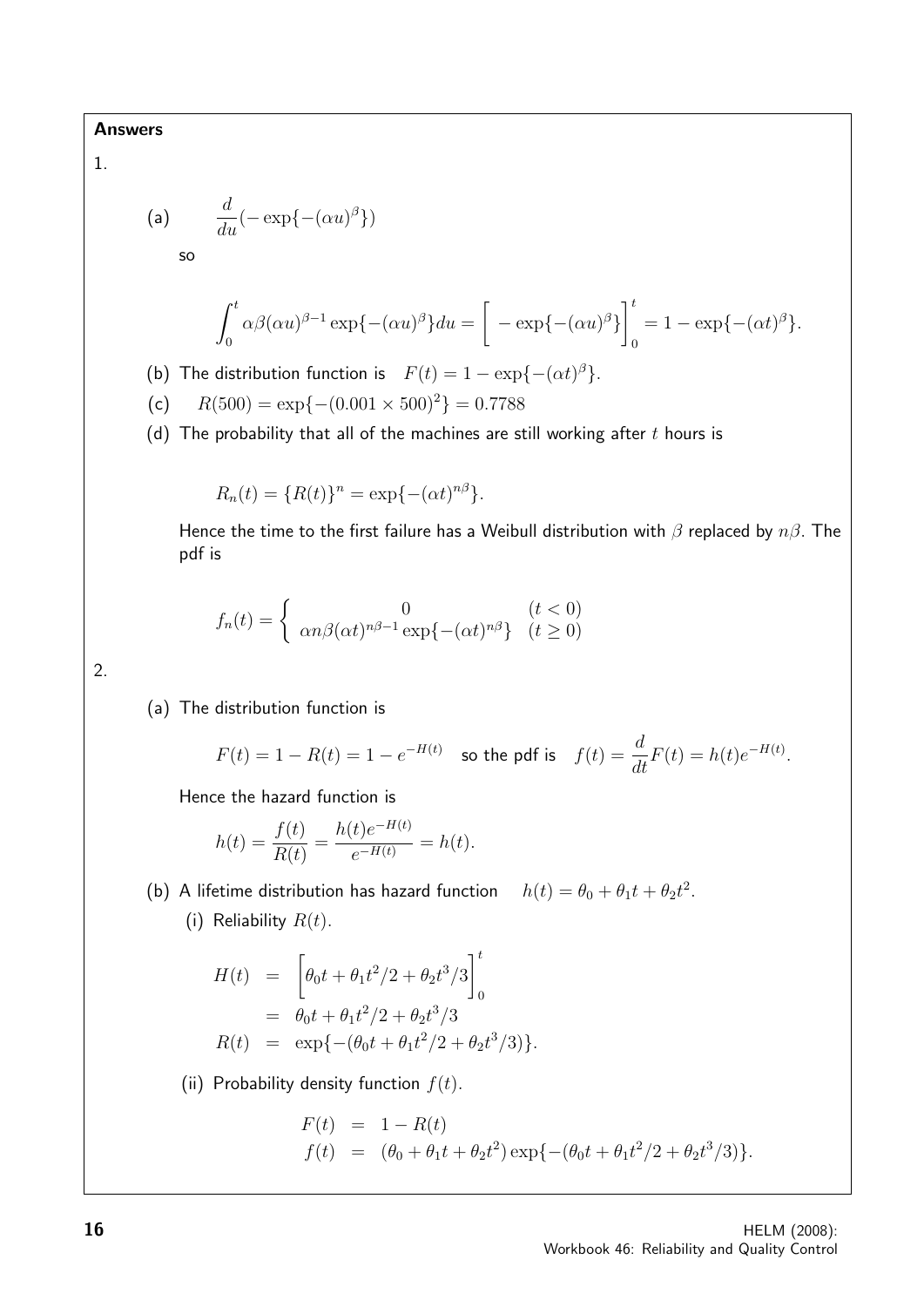

- $(c)$  A lifetime distribution has hazard function  $t+1$ 
	- (i) Reliability function  $R(t)$ .

$$
H(t) = \int_0^t \frac{1}{u+1} du = \left[ \ln(u+1) \right]_0^t = \ln(t+1)
$$
  

$$
R(t) = \exp\{-H(t)\} = \frac{1}{t+1}
$$

.

(ii) Probability density function  $f(t)$ .  $F(t) = 1 - R(t)$ ,  $f(t) = \frac{1}{\sqrt{t-t}}$  $(t+1)^2$ (iii) Median  $M$ .  $M+1$ = 1 2 so  $M=1$ .

To find the mean:  $E(T + 1) = \int^{\infty}$ 0 1  $t+1$  $dt$  which does not converge, so neither does  $\mathsf{E}(T).$ 

(d) A lifetime distribution has hazard function

$$
h(t) = \frac{\rho \theta}{\rho t + 1}, \quad \text{where } \rho > 0 \text{ and } \theta > 1.
$$

(i) Reliability function  $R(t)$ .

$$
H(t) = \int_0^t \frac{\rho \theta}{\rho t + 1} dt = \left[ \theta \ln(\rho t + 1) \right]_0^t = \theta \ln(\rho t + 1)
$$
  

$$
R(t) = \exp\{-\theta \ln(\rho t + 1)\} = (\rho t + 1)^{-\theta}
$$

(ii) Probability density function  $f(t)$ .

$$
F(t) = 1 - R(t)
$$
  

$$
f(t) = \theta \rho (\rho t + 1)^{-(1+\theta)}
$$

(iii) Median M.

$$
(\rho M + 1)^{-\theta} = 2^{-1}
$$
  
\n
$$
\rho M + 1 = 2^{1/\theta} \qquad \therefore \qquad M = \rho^{-1}(2^{1/\theta} - 1)
$$

(iv) Mean.

$$
E(\rho T + 1) = \theta \rho \int_0^{\infty} (\rho t + 1)^{-\theta} dt
$$
  
=  $\frac{\theta}{\theta - 1} \left[ -( \rho t + 1)^{1-\theta} \right]_0^{\infty} = \frac{\theta}{\theta - 1}$   

$$
E(T) = \rho^{-1} \left( \frac{\theta}{\theta - 1} - 1 \right) = \rho^{-1} (\theta - 1)^{-1}
$$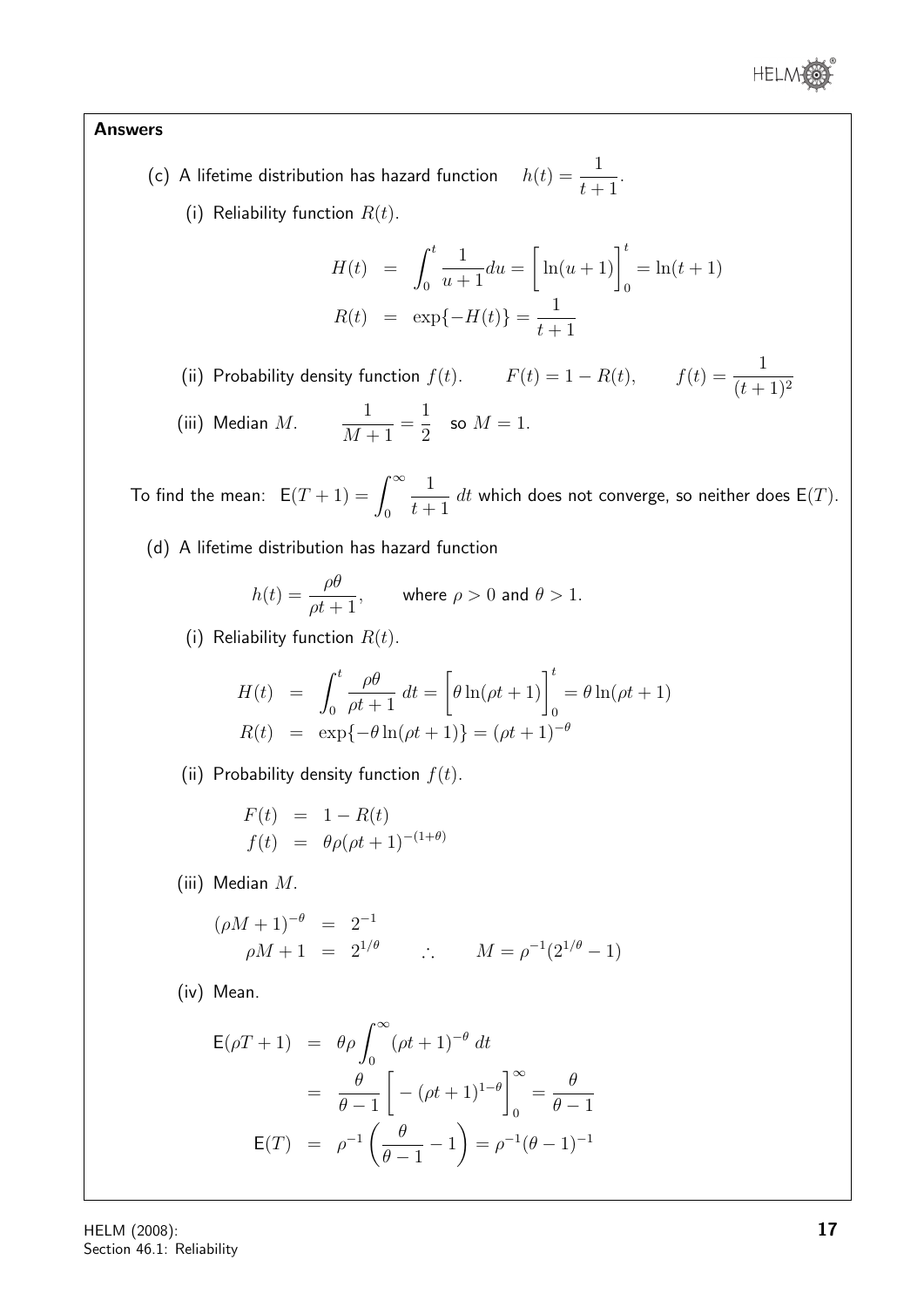3. For each component

$$
H_i(t) = \int_0^t h_i(t) dt
$$
  

$$
R_i(t) = \exp{-H_i(t)}
$$

For machine

$$
R(t) = \prod_{i=1}^{n} R_i(t) = \exp\{-\sum_{i=1}^{n} H_i(t)\}
$$

the probability that all components are still working.

$$
F(t) = 1 - R(t)
$$
  
\n
$$
f(t) = \exp\{-\sum_{i=1}^{n} H_i(t)\} \sum_{i=1}^{n} H_i(t)
$$
  
\n
$$
h(t) = f(t)/R(t) = \sum_{i=1}^{n} h_i(t).
$$

4. For each component

$$
h_i(t) = \gamma \rho_i (\rho_i t)^{\gamma - 1}
$$
  
\n
$$
H_i(t) = \int_0^t \gamma \rho_i (\rho_i t)^{\gamma - 1} dt = (\rho_i t)^{\gamma}
$$

Hence, for the machine,

$$
\sum_{i=1}^{n} H_i(t) = t^{\gamma} \sum_{i=1}^{n} \rho_i^{\gamma}
$$
  
\n
$$
R(t) = \exp\left(-t^{\gamma} \sum_{i=1}^{n} \rho_i^{\gamma}\right)
$$
  
\n
$$
F(t) = 1 - R(t)
$$
  
\n
$$
f(t) = \gamma t^{\gamma - 1} \sum_{i=1}^{n} \rho_i^{\gamma} \exp\left(-t^{\gamma} \sum_{i=1}^{n} \rho_i^{\gamma}\right)
$$
  
\n
$$
h(t) = \gamma \rho (\rho t)^{\gamma - 1}
$$

so we have a Weibull distribution with index  $\gamma$  and scale parameter  $\rho$  such that

$$
\rho^{\gamma} = \sum_{i=1}^{n} \rho_i^{\gamma}.
$$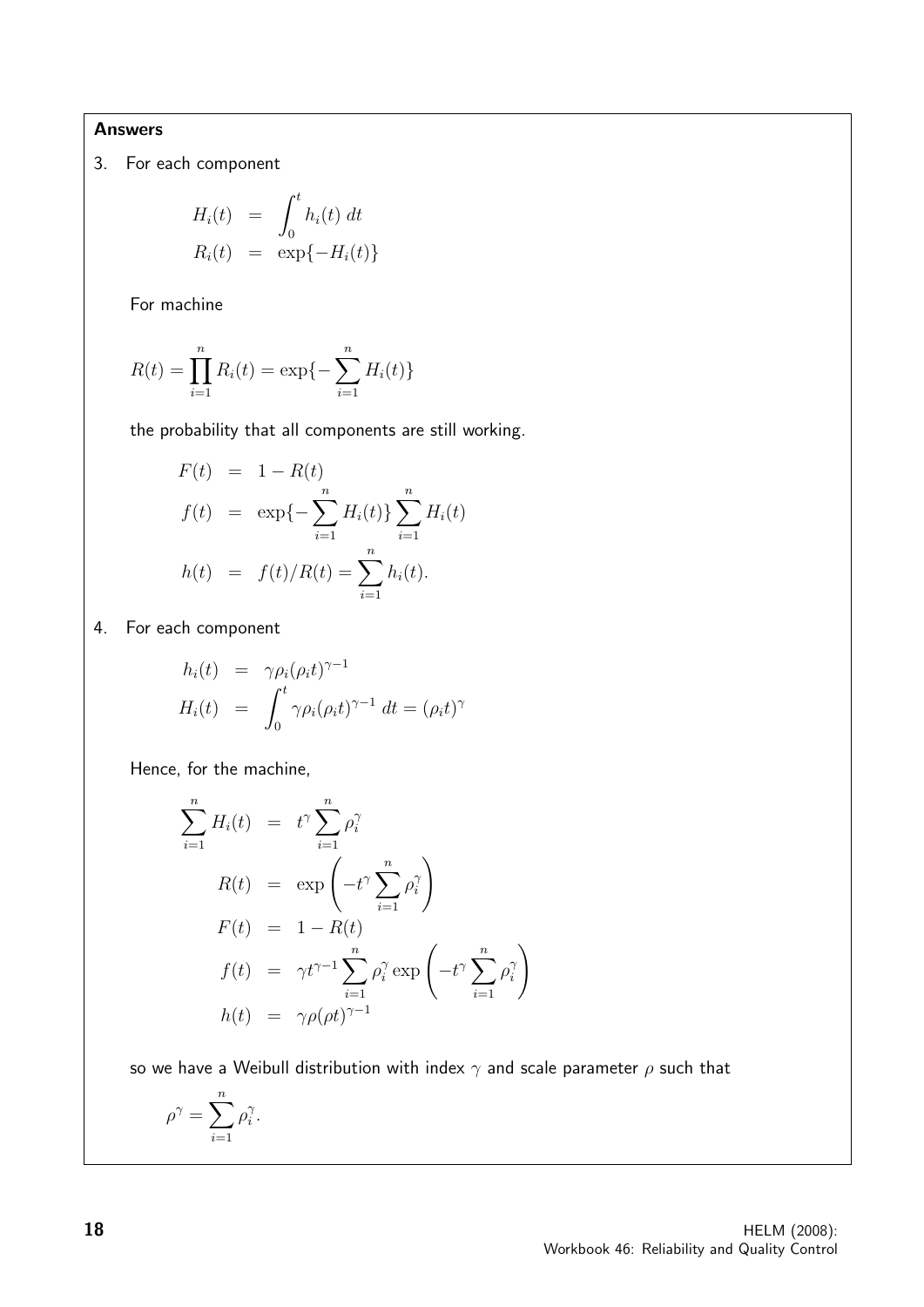

5. Suppose the distribution function is

$$
F(t) = 1 - e^{-(\rho t)^{\gamma}}.
$$

Then the pdf is

$$
f(t) = \frac{d}{dt}F(t) = \gamma \rho(\rho t)^{\gamma - 1} e^{-(\rho t)^{\gamma}}
$$

and the hazard function is

$$
H(t) = \frac{f(t)}{R(t)} = \frac{f(t)}{1 - F(t)} = \gamma \rho (\rho t)^{\gamma - 1}
$$

as required.

(a) At the median,  $M, F(M) = 0.5$ . So

$$
1 - e^{-(\rho M)^{\gamma}} = 0.5
$$
  
\n
$$
e^{-(\rho M)^{\gamma}} = 0.5
$$
  
\n
$$
(\rho M)^{\gamma} = -\ln(0.5) = \ln(2)
$$
  
\n
$$
\rho M = (\ln 2)^{1/\gamma}
$$
  
\n
$$
M = \rho^{-1}(\ln 2)^{1/\gamma}
$$

(b) The mean is

$$
\begin{aligned} \mathsf{E}(T) &= \int_0^\infty t \ f(t) \ dt = \int_0^\infty t \ \gamma \rho(\rho t)^{\gamma - 1} e^{-(\rho t)^{\gamma}} \ dt \\ &= \int_0^\infty \gamma(\rho t)^{\gamma} e^{-(\rho t)^{\gamma}} \ dt \end{aligned}
$$

Let  $u = (\rho t)^{\gamma}$ , so  $du/dt = \gamma \rho (\rho t)^{\gamma - 1}$  and  $du = \gamma \rho (\rho t)^{\gamma - 1} dt$ . Then

$$
\begin{aligned} \mathsf{E}(T) &= \int_0^\infty \rho^{-1} u^{1/\gamma} e^{-u} \, du \\ &= \rho^{-1} \int_0^\infty u^{1+1/\gamma - 1} e^{-u} \, du \\ &= \rho^{-1} \Gamma(1 + 1/\gamma) \end{aligned}
$$